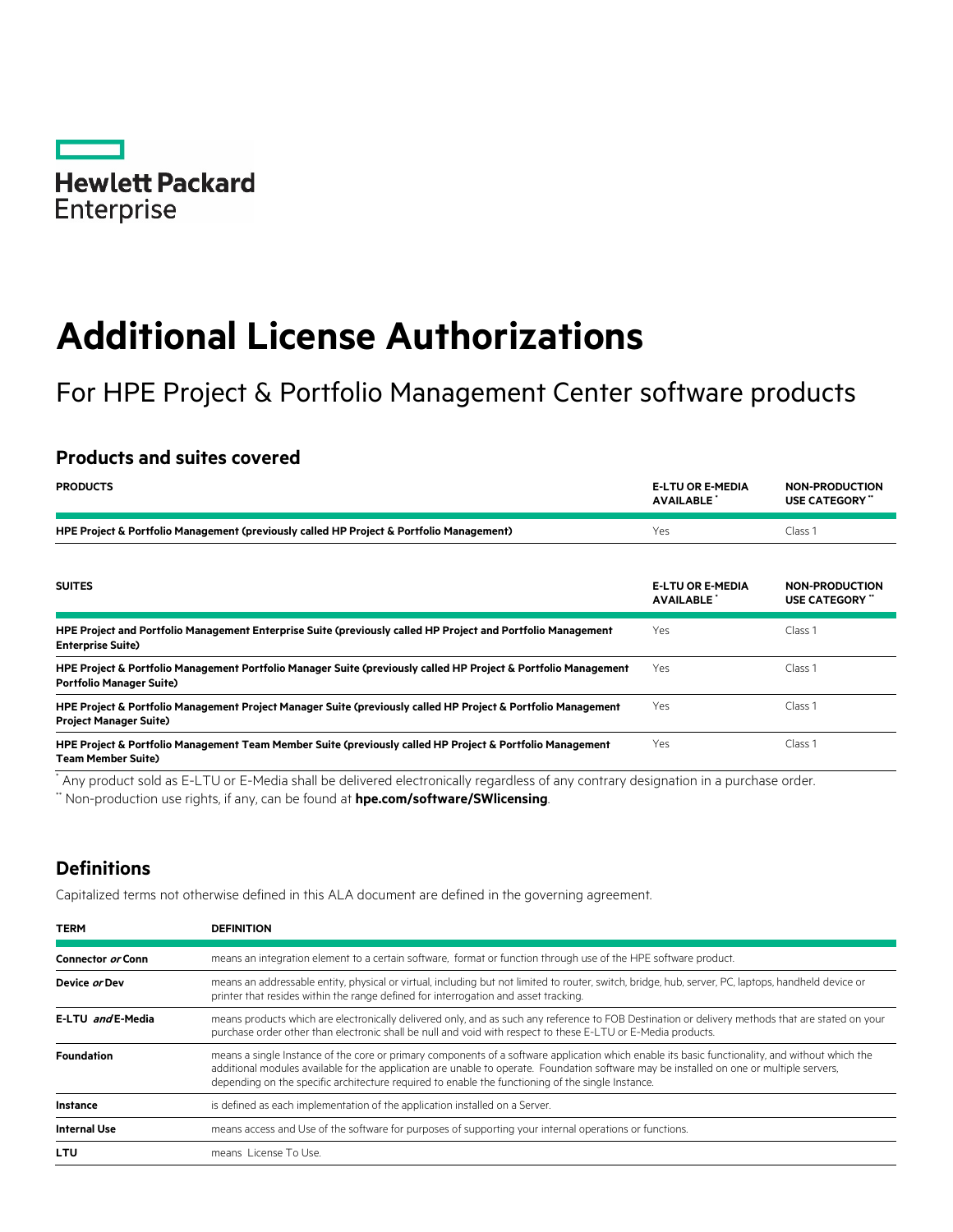| <b>TERM</b>                                 | <b>DEFINITION</b>                                                                                                                                                                                                                                                                                                                                 |
|---------------------------------------------|---------------------------------------------------------------------------------------------------------------------------------------------------------------------------------------------------------------------------------------------------------------------------------------------------------------------------------------------------|
| Casual Named User or<br><b>Csl Nmd User</b> | means a Named User that may occasionally access APIs, create and view requests, update only the requests the user created, view portals, and<br>run/view reports.                                                                                                                                                                                 |
| <b>Power Named User</b>                     | means a Named User that may access APIs, create and view requests, update requests created by any Demand Management user, review the<br>system portal and run/view reports.                                                                                                                                                                       |
| Named User or Nmd User                      | means a specific individual authorized by Licensee to access the software regardless of whether they are actively using the software.                                                                                                                                                                                                             |
| <b>Occasional User</b>                      | means an user who logs into the SaaS Project and Portfolio Management Instance once a week or less.                                                                                                                                                                                                                                               |
| SaaS                                        | means Software as a Service which is a service which allows access to the Software, support and related professional services, as described in an<br>order document, datasheet or a Statement of Work (SOW).                                                                                                                                      |
| Server                                      | means any designated computer system in which an Instance or Instances of the software is installed.                                                                                                                                                                                                                                              |
| <b>Standard Users</b>                       | means those users who log into the SaaS Project and Portfolio Management Instance more than once a week.                                                                                                                                                                                                                                          |
| <b>Suite</b>                                | means two or more software products combined into a single license offering. The specific software products included in a Suite are specified in<br>the software specific license terms below. Software products included in a Suite are governed by the individual authorizations and use restrictions<br>associated with each software product. |
| Term License to Use or<br><b>Term LTU</b>   | means a software license to use (LTU) which indicates in its license description that the license is valid for a specific period of time such as One<br>Month(1M), One Year(1Y) etc. Term LTU's are not perpetual licenses.                                                                                                                       |
| <b>Term Support</b>                         | means a fixed period support offering that is only valid during the time period of the associated Term LTU.                                                                                                                                                                                                                                       |
| Use                                         | means to install, store, load, execute and display one copy of the software.                                                                                                                                                                                                                                                                      |

#### **Software specific license terms**

Software products with software specific license terms are described below. Software products covered by this ALA document (as listed above) and not covered in this section do not have software specific license terms.

#### **HPE Project & Portfolio Management (previously called HP Project & Portfolio Management)**

HPE Project & Portfolio Management includes a license to HP Anywhere limited edition software. Use of the remote access capabilities of the HP Anywhere limited edition software is restricted to the HPE Project & Portfolio Management software only and cannot be used with any other HPE product or third party products.

HPE Project & Portfolio Management Application Portfolio Management - Casual Named User 100 Pk: is a bundle of 100 licenses intended solely for access to Application Portfolio Management in order to respond to surveys or update specific application detail information and view dashboards containing content specific to this user type.

HPE Project & Portfolio Management Application Portfolio Management - Named User: allows to add and update information, view application and portfolio level portlets, run reports, perform dynamic graphing analysis, create, submit and review surveys, and create new portlets and dashboard items.

HPE Project & Portfolio Management Demand Management -Casual Named User: access APIs, submit requests, monitor the status of own requests, and provide user sign-off. Includes access to Application Portfolio Management to respond surveys or update specific application detail information and view dashboards containing content specific to this user type.

HPE Project & Portfolio Management Demand Management - Power Named User: access APIs, submit requests, monitor the status of own and others' requests, and provide user sign-off. Participate in the request processes and actively resolve requests – update request information, perform approvals, assign requests, prioritize requests, move requests through the workflow. Monitor SLA's and act on exceptions, run reports. Includes access to Application Portfolio Management to respond surveys or update specific application detail information and view dashboards containing content specific to this user type.

HPE Project & Portfolio Management Mobility Access Smart Plug-in: HPE Project & Portfolio Management Mobility Access Smart Plug-in is licensed per Foundation and is required for each HPE Project & Portfolio Management Foundation license purchased.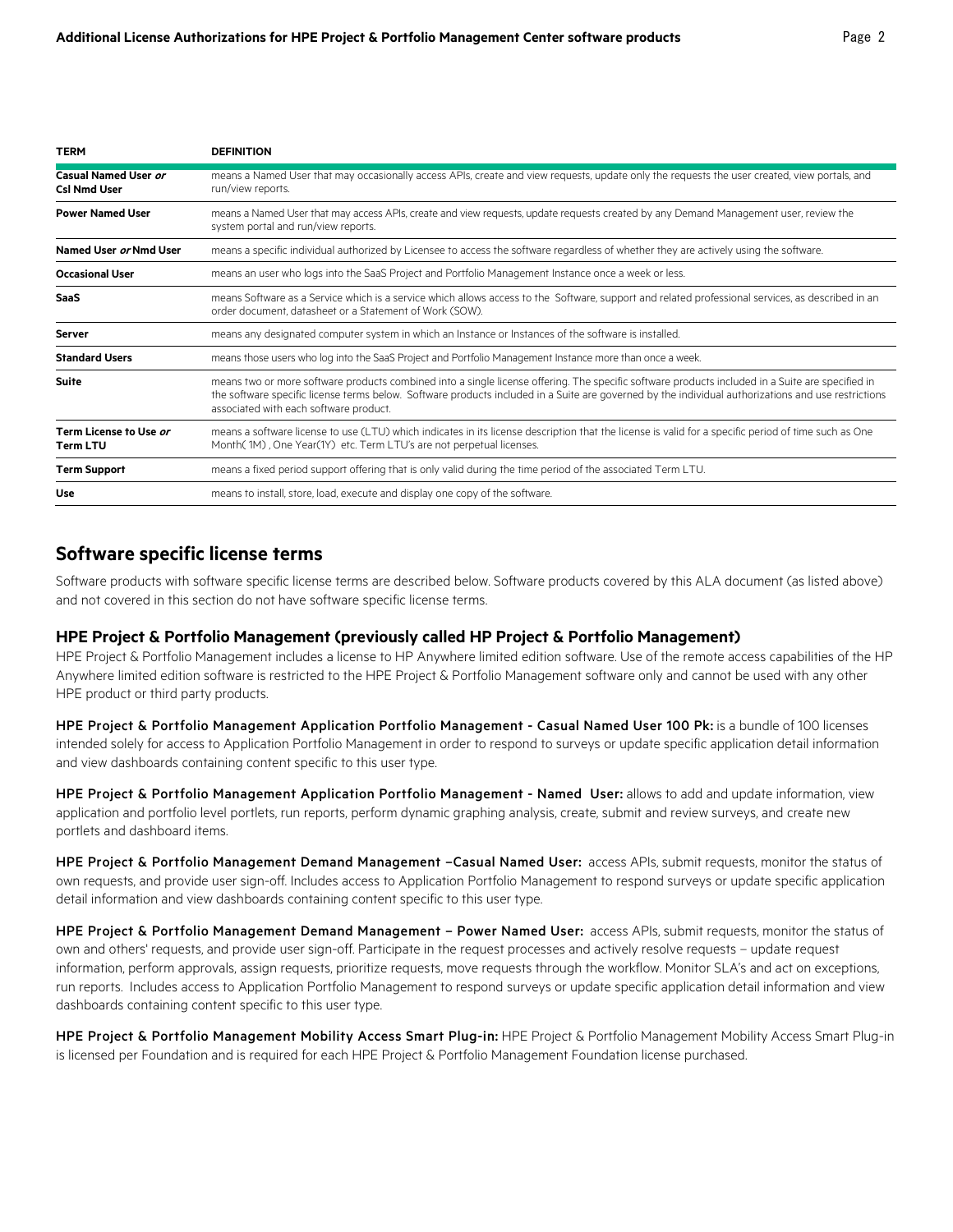## **HPE Project & Portfolio Management Center Suite offerings**

| <b>SUITE</b>                                                                                                                                                                                                                          | <b>OFFERING INCLUDES</b>                                                                                                                                                                                                                                                                                                                                                                                                                                                                                             |
|---------------------------------------------------------------------------------------------------------------------------------------------------------------------------------------------------------------------------------------|----------------------------------------------------------------------------------------------------------------------------------------------------------------------------------------------------------------------------------------------------------------------------------------------------------------------------------------------------------------------------------------------------------------------------------------------------------------------------------------------------------------------|
| <b>HPE Project &amp; Portfolio</b><br><b>Management Enterprise</b><br><b>Suite Casual Named User</b><br>(previously called HP<br><b>Project &amp; Portfolio</b><br><b>Management Enterprise</b><br><b>Suite Casual Named User)</b>    | • 1 HPE Project & Portfolio Management Demand Management Casual Named User<br>• 1 HPE Project & Portfolio Management Time Management Named User                                                                                                                                                                                                                                                                                                                                                                      |
| <b>HPE Project &amp; Portfolio</b><br><b>Management Enterprise</b><br><b>Suite Power Named User</b><br>(previously called HP<br><b>Project &amp; Portfolio</b><br><b>Management Enterprise</b><br><b>Suite Power Named User)</b>      | • 1 HPE Project & Portfolio Management Foundation (over 25 users)<br>• 1 HPE Project & Portfolio Management User Administration Named User<br>• 1 HPE Project & Portfolio Management Configuration Named User<br>• 1 HPE Project & Portfolio Management Demand Management Power Named User<br>• 1 HPE Project & Portfolio Management Portfolio Management Named User<br>• 1 HPE Project & Portfolio Management Program Management Named User<br>• 1 HPE Project & Portfolio Management Project Management Named User |
| <b>HPE Project &amp; Portfolio</b><br><b>Management Portfolio</b><br><b>Manager Suite Named User</b><br>(previously called HP<br><b>Project &amp; Portfolio</b><br><b>Management Portfolio</b><br><b>Manager Suite Named</b><br>User) | • 1 HPE Project & Portfolio Management Demand Management Power Named User<br>• 1 HPE Project & Portfolio Management Portfolio Management Named User<br>• 1 HPE Project & Portfolio Management Program Management Named User<br>• 1 HPE Project & Portfolio Management Project Management Named User<br>• The above listed licenses entitle to use the Financial Management and Resource Management modules                                                                                                           |
| <b>HPE Project &amp; Portfolio</b><br><b>Management Project</b><br><b>Manager Suite Named User</b><br>(previously called Project &<br><b>Portfolio Management</b><br><b>Project Manager Suite</b><br><b>Named User)</b>               | • 1 HPE Project & Portfolio Management Demand Management Power Named User<br>• 1 HPE Project & Portfolio Management Program Management Named User<br>• 1 HPE Project & Portfolio Management Project Management Named User<br>• 1 HPE Project & Portfolio Management Time Management Named User<br>• The above listed licenses entitle to use the Financial Management and Resource Management modules                                                                                                                |
| <b>HPE Project &amp; Portfolio</b><br><b>Management Team</b><br><b>Member Suite Named User</b><br>(previously called HP<br><b>Project &amp; Portfolio</b><br><b>Management Team</b><br><b>Member Suite Named User)</b>                | • 1 HPE Project & Portfolio Management Demand Management Casual Named User<br>• 1 HPE Project & Portfolio Management Time Management Named User                                                                                                                                                                                                                                                                                                                                                                      |